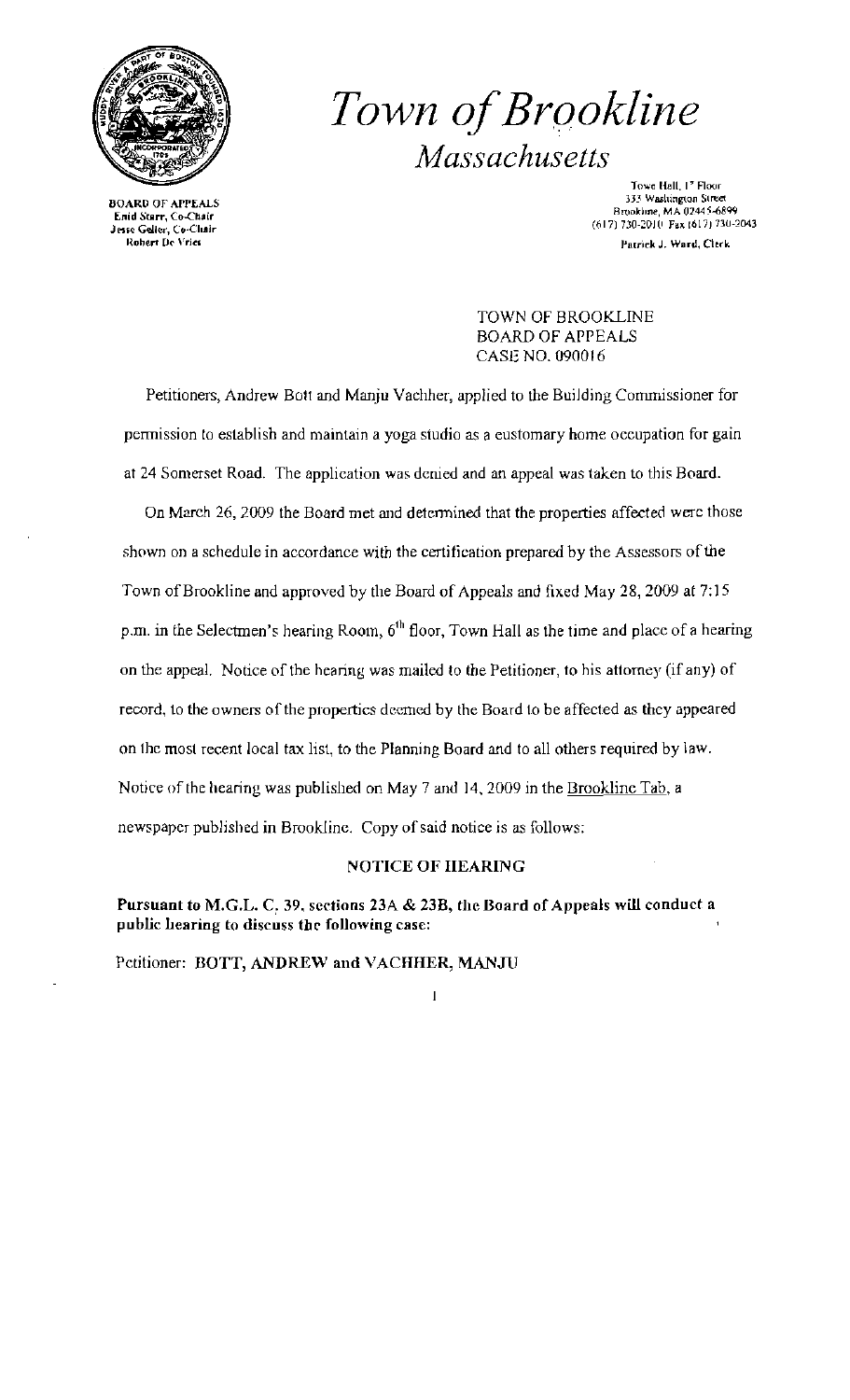Location of Premises: 24 SOMERSET RD BRKL Date of Hearing: *5/28/2009*  Time of Hearing: 7:15 p.m. Place of Hearing: Selectmen's Hearing Room, 6<sup>th</sup> Floor

A public hearing will be held for a variance and/or special permit from:

## 1. 4.07, Use #60, Table of Use Regulations; Special Permit Required.

2. Modification of BOA040044 as required.

of the Zoning By-Law to establish a customary home occupation for gain at  $24$  SOMERSET RD BRKL.

Said Prcmise located in an 5-7 (single family) district.

*Hearings, once opened, may be continued by the Chair to a date and time certain. No further notice will be mailed to abulters or advertised in the TAB. Questions regarding whether a hearing has been continued, or the date and time of any hearing may be directed to the Zoning Administrator at 617-734-2134 or check meeting calendar*  at:http://calendars.town.brookline.ma.us/MasterTownCalandar/?FormID=158.

The Town of Brookline does not discriminate on the basis of disability in admission to, access to, or operations of its programs. services or activities. Individuals who need auxiliary aids *for effective communication in programs and services of the Town of Brookline are invited to make their needs known to the ADA Coordinator, Stephen Bressler, Town of Brookline, 11 Pierce Street, Brookline, M4 02445. Telephone:* (617) *730-2330; TDD* (617) *730-2327.* 

### Enid Starr Jesse Geller Robert De Vries

At the time and place specified in the notice, this Board held a public hearing. Present at

the hearing was Chairman, Enid Starr and Board Members, Kathryn Ham and Rob De Vries.

Andrew Bott, the homeowner, presented the case before the Board.

Mr. Bott explained that he and his wife. Manju Vachher were granted several special

permits and a variance to construct additions on the front and rear of their home by

BOA040044. The addition on the rear of the house was intended to eonnect the main house

to the carriage house in the rear yard. The he said that they had clearly stated they intended to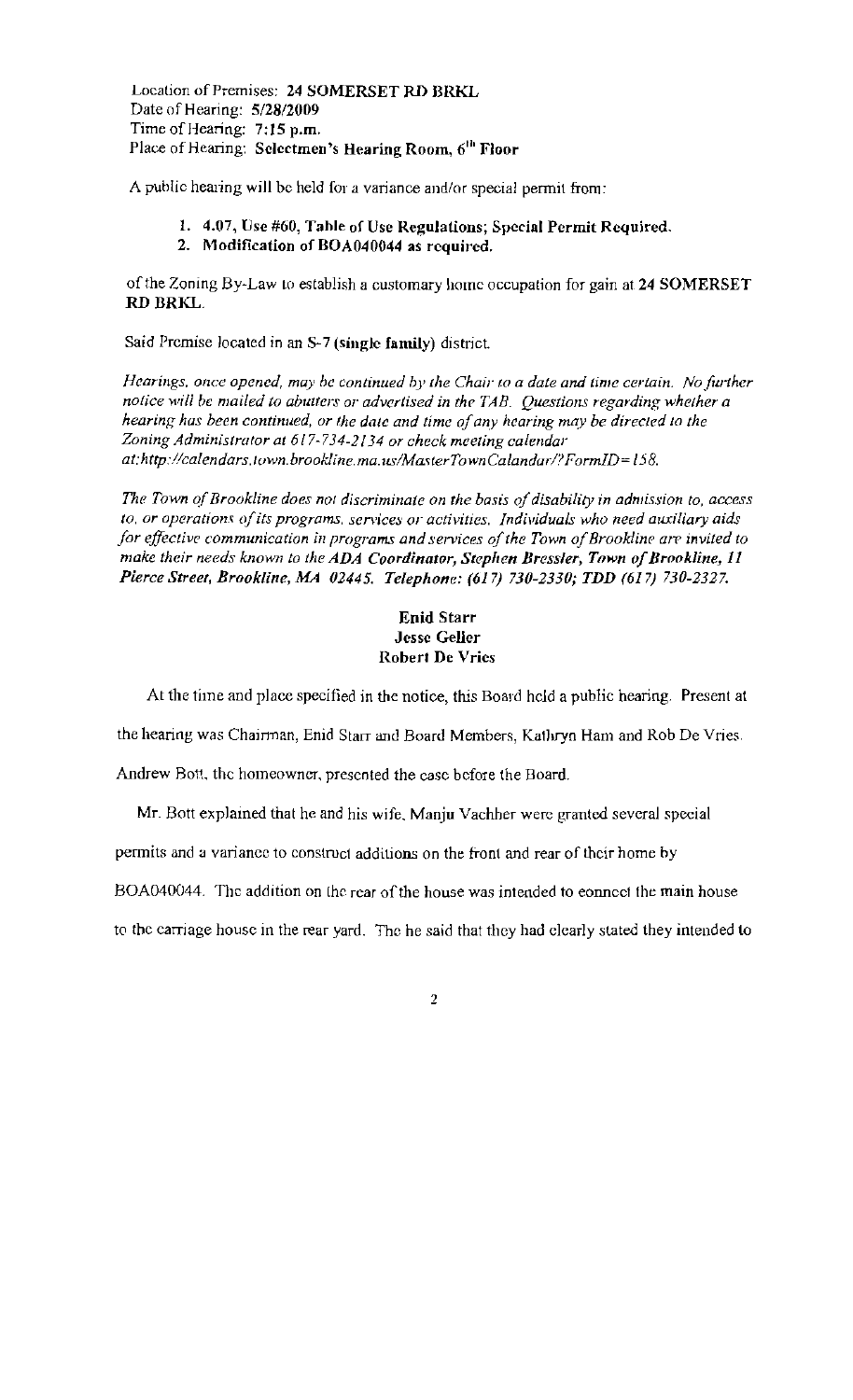use the carriage house as a yoga studio, and while the use is referenced in the Buard of Appeals decision, a special permit for the home occupation was never sought or obtained.

Mr. Bott described bis residence as a single family house located between Brookline Village and Washington Square. Constructed in 1926, the two story Colonial style house is distinguished by a gambrel roof and a central triangular pediment over the front entrance. The 400 square foot carriage house is connected to the main house by a 396 square foot two story addition. The carriage house contains both the yoga studio and a bathroom, and has a private entrance that faces the driveway.

Mr. Bott said that they are seeking to legalize her home yoga studio business Brookline Yoga Studio. Their spring schedule is to hold yoga classes three times a week on Monday evening, Wednesday morning, and Thursday evening for eight week sessions; a stress management course on Wednesday evenings for five weeks; and a spring yoga workshop on Saturdays that will last five weeks as well. Mr. Batt said the classes tend to have one or two students, and they would bc more than happy to cap the class sizes to four people or less. Mr. Batt said that his wife operates the yoga studio as a hobby and it is not her primary occupation.

The Chair asked if there was anyone present in opposition or in favor of this proposal. No onc appeared.

Planner, Courtney Synowiec delivered the finding of the Planning Department.

### Section 2.08.4.b.3 - Definitions, Home Occupation Seetion 4.07 - Table of Use Regulations, Use #60

B. Home occupations include but arc not limited to:

3. Teaching of not more than four pupils simultanoously or, in thc case of musical instruction, or not more than a single pupil at a time.

A special permit is available for the instruction of four students or less.

#### J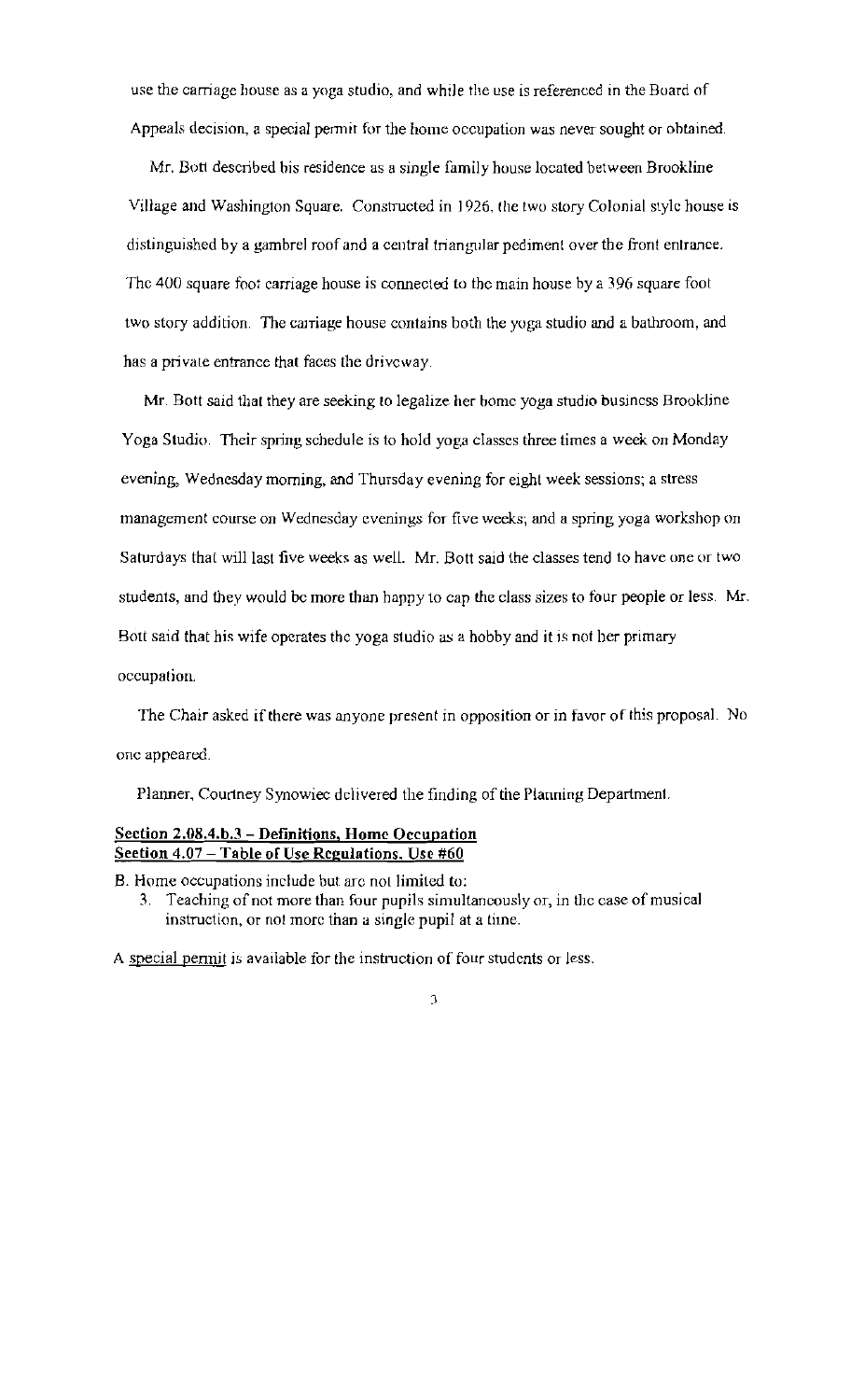#### Section 8.02.2 - Alteration or Extension

A special permit is required for an alteration or extension of a non~confonning use or structure.

Ms. Synowiec reported that the Planning Board was not opposed to the granting of this special permit. This home business was diseovered from an advertisement by Planning Staff rather than from citizen complaint. To date. there have been no complaints from any of the neighbors. The class sizes are quite small and the studio is clearly operated as a hobby business rather than as a full scale commercial business in a residential home. The majority of the students who attend Ms. Vachher's classes live near her home and walk, with the exception of one student who lives in Jamaica Plain and drives to class. Given the transportation choices of the students and the limited class sizes, it is unlikely this home yoga studio has a detrimental impact on the neighborhood. Therefore, the Planning Board recommended approval of the special permit for the home occupation use to allow for the teaching of yoga for up to four students.

The Board then heard from the Building Commissioner Michael Shepard. Mr. Shepard stated that the documents on file regarding the relief requested in 2004 clearly staled that the use was to be for a yoga studio. Unfortunately, at the time, the relief required was not sought and therefore not granted. Mr. Shepard said that the building department supported the proposal, the relief required, and recommended that the Board require the petitioner to record the deeision at the registry of dceds and provide proof of same to the Building Commissioner.

The Board, having deliberated on this matter and having considered the foregoing testimony, concludes that it is desirable to grant Special Permits pursuant to Section  $4.07 -$ Table of Use Regulations, Use #60 limiting the class size to four pupils and Section 8.02.2, alteration or extension of a pre-existing, non-conforming structure and makes the following

4